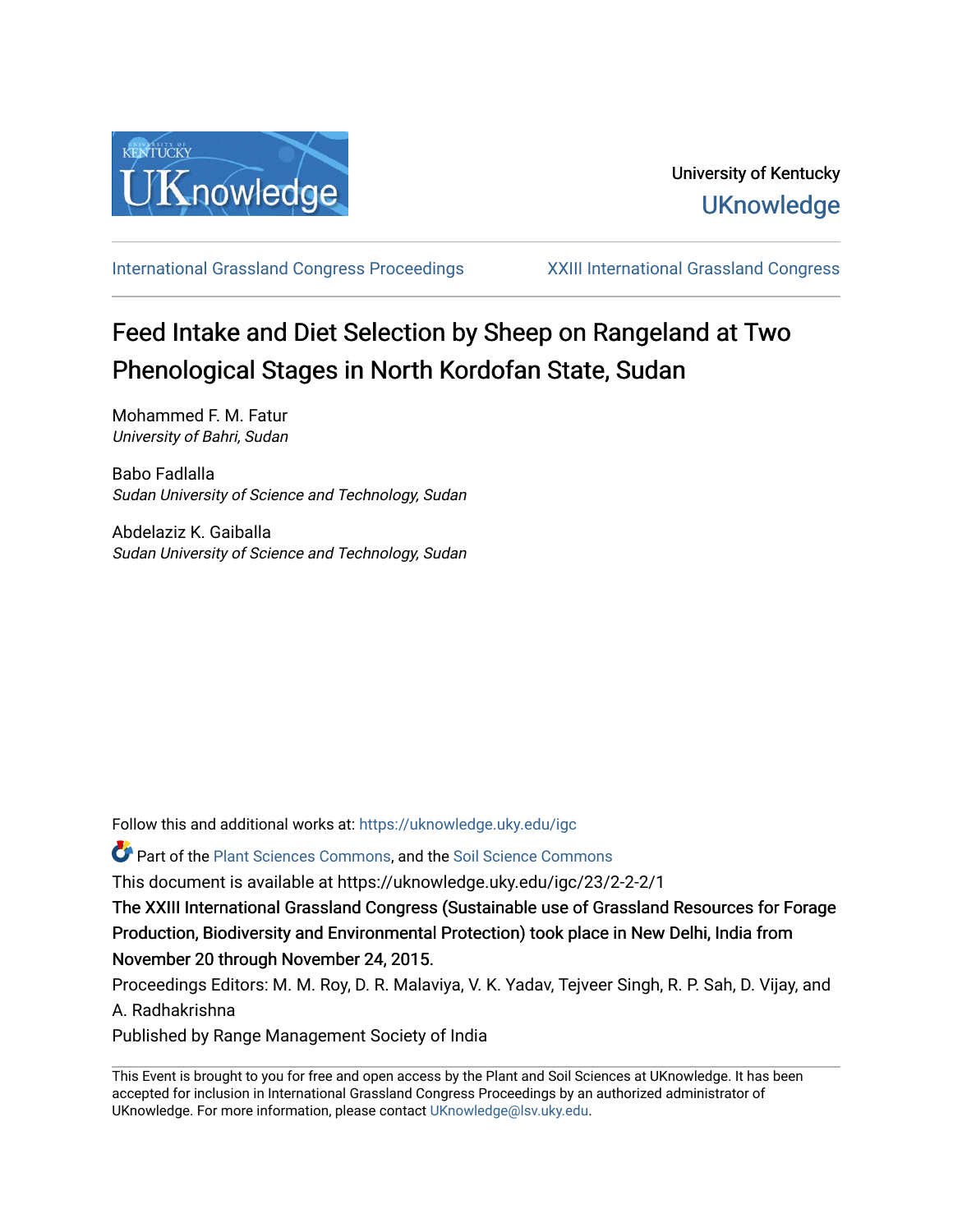Paper ID: 83 **Theme 2.** Grassland production and utilization **Sub-theme 2.2.** Integration of plant protection to optimise production

# **Feed intake and diet selection by sheep on rangeland at two phenological stages in North Kordofan State, Sudan**

# **Mohammed Fatur<sup>1</sup> \*, B. Fadlalla<sup>2</sup> , A. K. Gaiballa<sup>2</sup>**

<sup>1</sup>College of animal production, University of Bahri, Khartoum, Sudan <sup>2</sup>Sudan University of Science and Technology, Khartoum, Sudan \*Corresponding author e-mail: [fatour3@hotmail.com](mailto:fatour3@hotmail.com)

**Keywords:** Bite-count, Relative preference index

## **Introduction**

North Kordofan is a leading State of Sudan in animal and range resources. Animal production is traditional and extensive, depending on natural rangeland. Sheep rank first in importance amounting to about 12.9 million heads. This study was conducted at El Demokeya Forest Reserve, North Kordofan State, Sudan at two range sites, protected and open. The objectives were to determinate feed intake and assess the plant species selected by sheep and development of preference indices for use in managing the rangeland.

## **Materials and Methods**

Seven healthy, rams with average body weight  $31.6 \pm 1.12$  Kg were used in this study. The loop method was adopted for measuring vegetation botanical composition. Voluntary feed intake was assessed using the product of the weight of faeces collected over a specific period of time and *invitro* digestibility (Tilly and Terry, 1963) of a simulated diet of plants selected by sheep. Diet botanical composition was estimated using the bite-count technique. Relative preference indices (RPI) were calculated according to (Rosier *et al.,* 1975). Plant species were ranked into preferred, desirable, undesirable, unconsumed and toxic plants. Some common grasses, forbs and browse species were analyzed according to standard procedures. Neutral Detergent Fibre, Acid Detergent Fibre and Acid Detergent lignin were determined according to Van Soest *et al*., (1991). *Data were analysed* using T-test.

### **Results and Discussion**

Plants in the closed and open sites formed 81.9% and 87.5% respectively. Plant density was 261,0 and 182.0 plants/ $m^2$  in the two sites respectively (P<0.05). *Zaleya pentandra* had highest frequency in the closed range while *Fimbristyls dichotoma* dominated the open range, (85.0 and 85.2%, respectively). Plants with highest crude fiber were *Aristida mutabilis*, *Cenchrus biflorus* and *Ipomoea blepharosepala* (33.1%, 32.9% and 33.7%, respectively). Plants with highest CP% were *Echinocloa colonum, Ipomoea blepharosepala* and *Zaleya pentandra (*13.4%, 18.7% and 14.7% respectively).

Chemical composition of the diets selected is shown in table 1. Sheep selected a diet of similar CP% at both phenological stages in both sites. A superior diet with respect to CP% was selected at the two phonological stages in closed site compared with open site  $(P<0.01)$ . The mean CP% of the diet selected at flowering  $(8.8%)$  and at seed set  $(7.0%)$  stage in closed rangeland was greater than that of herbage biomass (6.8 and 5.7%). Also diet CP% in open rangeland at flowering (4.7%) and seed set (4.0%) was higher than that of herbage biomass (3.5% and 3.2% respectively).

Voluntary intake of dry matter (DMI) by grazing sheep at flowering stage in the closed and open sites is shown in table 2. DMI was significantly different between the two sites being  $90.1\pm 9.750$  and  $100.6 \pm 7.23$  g DM / WKg<sup>0.75.</sup> respectively (P<0.01). This is in agreement with the value of 90 g DM/  $WKg^{0.75}$  reported by Kearl (1982) for grazing sheep.

| Parameter $(\% )$              | <b>Flowering Stage</b> | Seed set stage  | Sig.      |
|--------------------------------|------------------------|-----------------|-----------|
| Closed site                    |                        |                 |           |
| Crude protein                  | $8.8 \pm 1.01$         | $7.0 \pm 0.23$  | <b>NS</b> |
| Neutral Detergent Fibre (NDF). | $54.9 \pm 0.86$        | $60.9 \pm 1.22$ | $**$      |
| Acid Detergent Fibre (ADF).    | $38.6 \pm 0.74$        | $45.1 \pm 0.66$ | ***       |
| Acid Detergent lignin (ADL).   | $7.2 \pm 0.42$         | $9.9 \pm 0.20$  | $**$      |
| Open site                      |                        |                 |           |

**Table 1:** Chemical composition of the diets of sheep in protected and open sites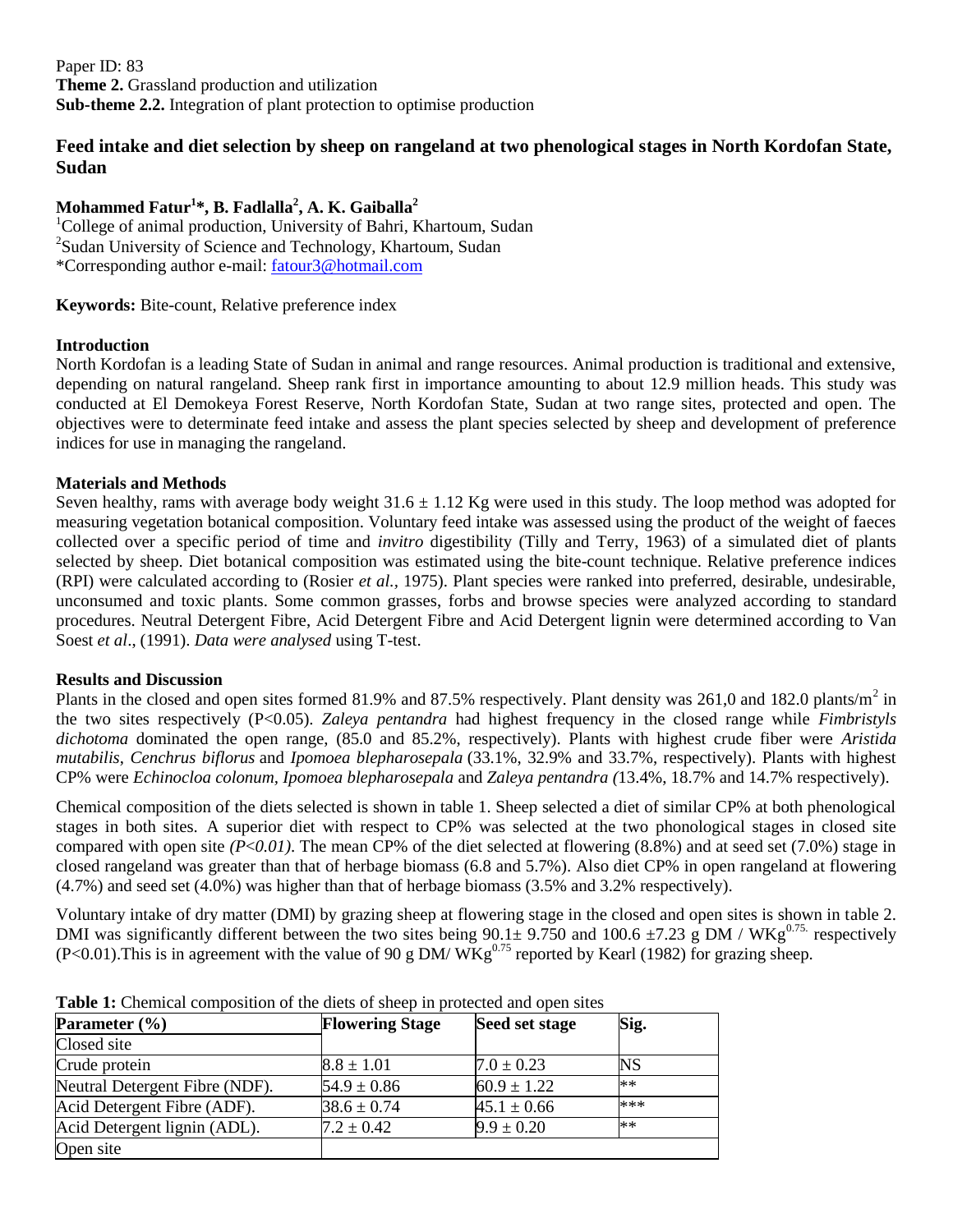| Crude protein                  | $4.7 \pm 0.85$  | $4.0 \pm 0.76$  | <b>NS</b> |
|--------------------------------|-----------------|-----------------|-----------|
| Neutral Detergent Fibre (NDF). | $54.8 \pm 0.78$ | $60.4 \pm 1.65$ | $**$      |
| Acid Detergent Fibre (ADF).    | $38.8 \pm 0.45$ | $44.8 \pm 1.22$ | $**$      |
| Acid Detergent lignin (ADL).   | $7.2 \pm 0.22$  | $9.7 \pm 0.31$  | $**$      |

\*\*Significant at 0.01 level, \*\*\*Significant at 0.001 level, NS= not significant

| Table 2: Mean voluntary dry matter intake (DMI) by grazing sheep at flowering stage |  |  |  |
|-------------------------------------------------------------------------------------|--|--|--|
|-------------------------------------------------------------------------------------|--|--|--|

| <b>Parameter</b>     | <b>Closed rangeland</b> | Open rangeland      |
|----------------------|-------------------------|---------------------|
| Mean DMI             |                         |                     |
| g/ day :             | $1199.5 \pm 128.3$      | $1339.5 \pm 100.2$  |
| g DM / $w^{0.75}$ Kg | $90.1 \pm 9.75$         | $100.6 \pm 7.23$ ** |
| Kg / 100 Kg BW       | $3.8 \pm 0.42$          | $4.2 \pm 0.32$ *    |

Botanical composition, RPI and plant classification of the diets of sheep on the two sites at flowering stage for herbaceous species are shown in table 3.

**Table 3:** Botanical composition, RPI and plant classification of the diets of sheep at flowering stage

| <b>Species</b>                    | <b>Closed range site</b> |                  |                        | Open range site    |                          |                          |
|-----------------------------------|--------------------------|------------------|------------------------|--------------------|--------------------------|--------------------------|
|                                   | % in Diet                | <b>RPI</b>       | <b>Plant Class**</b>   | % in Diet          | <b>RPI</b>               | <b>Plant Class**</b>     |
| Ipomoea blepharosepala            | 19.23                    | 21.3             | PP                     | 00.37              | 0.4                      | <b>UP</b>                |
| Cenchrus biflorus                 | 14.14                    | 23.3             | <b>PP</b>              | $\overline{42.01}$ | 02.9                     | $\overline{PP}$          |
| Zaleya pentandra                  | 13.00                    | $\overline{0.7}$ | DP                     | 05.14              | 0.9                      | $\overline{DP}$          |
| Fimbristyls dichotoma             | 07.34                    | 0.6              | $\overline{DP}$        | 06.39              | 0.2                      | $\overline{UP}$          |
| Aristida mutabilis                | 05.94                    | $\overline{0.8}$ | $\overline{\text{DP}}$ | 04.41              | $\overline{1.1}$         | $\overline{PP}$          |
| Tephrosia spp                     | 05.29                    | $\overline{8.8}$ | <b>PP</b>              | 02.26              | $\overline{3.8}$         | $\overline{\text{PP}}$   |
| Corchorus olitorius               | 05.04                    | 5.6              | $\overline{PP}$        | 00.11              |                          |                          |
| Sesamum alatum                    | 04.47                    | 7.5              | $\overline{PP}$        | 00.76              | 0.8                      | DP                       |
| Acacia senegal                    | 04.14                    |                  |                        | 02.56              |                          |                          |
| Echinocloa colonum                | 04.06                    | 0.2              | UP                     | 12.80              | 1.4                      | PP                       |
| Tribulus terrestris               | 03.22                    | 3.6              | PP                     | 00.08              | $\overline{\phantom{a}}$ |                          |
| $\overline{G}$ yndropsis gynandra | 02.55                    | 1.6              | PP                     |                    |                          |                          |
| Chloris prieurii                  | 02.33                    |                  | $\overline{\text{PP}}$ | 01.21              | 0.6                      | DP                       |
| Eragrostis tremula                | 01.88                    | $\overline{3.1}$ | $\overline{\text{PP}}$ | 10.40              | 0.9                      | DP                       |
| Justica kotschyi                  | 01.76                    | 5.9              | PP                     |                    |                          |                          |
| Heliotropuim supinum              | 01.29                    |                  | PP                     |                    | --                       |                          |
| Acanthus spp.                     | 00.93                    | 1.6              | $\overline{PP}$        | 00.12              | --                       |                          |
| Dactyloctenium aegypticum         | 00.71                    | 0.3              | <b>UP</b>              | 03.42              | 5.7                      | $\overline{PP}$          |
| Ceratotheca sesamoides            | 00.70                    | 1.2              | PP                     | 00.01              | 4                        |                          |
| Chrozophora brocchiana            | 00.45                    | 0.8              | DP                     | 00.67              | 1.1                      | $\overline{PP}$          |
| Citrullus lanatus                 | 00.42                    |                  |                        |                    |                          |                          |
| Elytrophorus spicatus             | 00.29                    | 1.0              | DP                     | 00.15              |                          |                          |
| Monsonia senegalensis             | 00.28                    |                  |                        |                    |                          | . –                      |
| Polycarpea corymbosa              | 00.17                    | 0.3              | UP                     |                    | $\overline{\phantom{a}}$ | . –                      |
| Acacia tortilis                   | 00.15                    |                  |                        |                    |                          | ÷                        |
| Calotropis procera                | 00.07                    |                  |                        | 00.22              |                          | . –                      |
| Geigeria alata                    | 00.04                    | 0.01             | UP                     |                    | ш,                       | ÷.                       |
| Solanum dubium                    | 00.04                    | 0.07             | <b>UP</b>              |                    |                          |                          |
| Abutilon spp.                     | 00.02                    | ш,               | Ĺ.                     | 01.00              | 44                       | $\overline{PP}$          |
| <b>Balanites aegyptiaca</b>       | 00.02                    | ш,               | $\overline{a}$         |                    | $-$                      | $\overline{\phantom{a}}$ |
| Ocimum basilicum                  | 00.01                    | ш,               | ÷.                     |                    | $\overline{a}$           | н.                       |
| Indigofera spp.                   |                          | ä,               | L.                     | 04.21              | $\overline{a}$           | $\overline{PP}$          |
| Zornia glochidiata                |                          |                  |                        | 00.52              | 1.7                      | $\overline{PP}$          |
| Cadaba farinose                   |                          |                  |                        | 00.52              |                          |                          |
| Polygala erioptera                |                          |                  |                        | 00.29              | 0.2                      | UP                       |